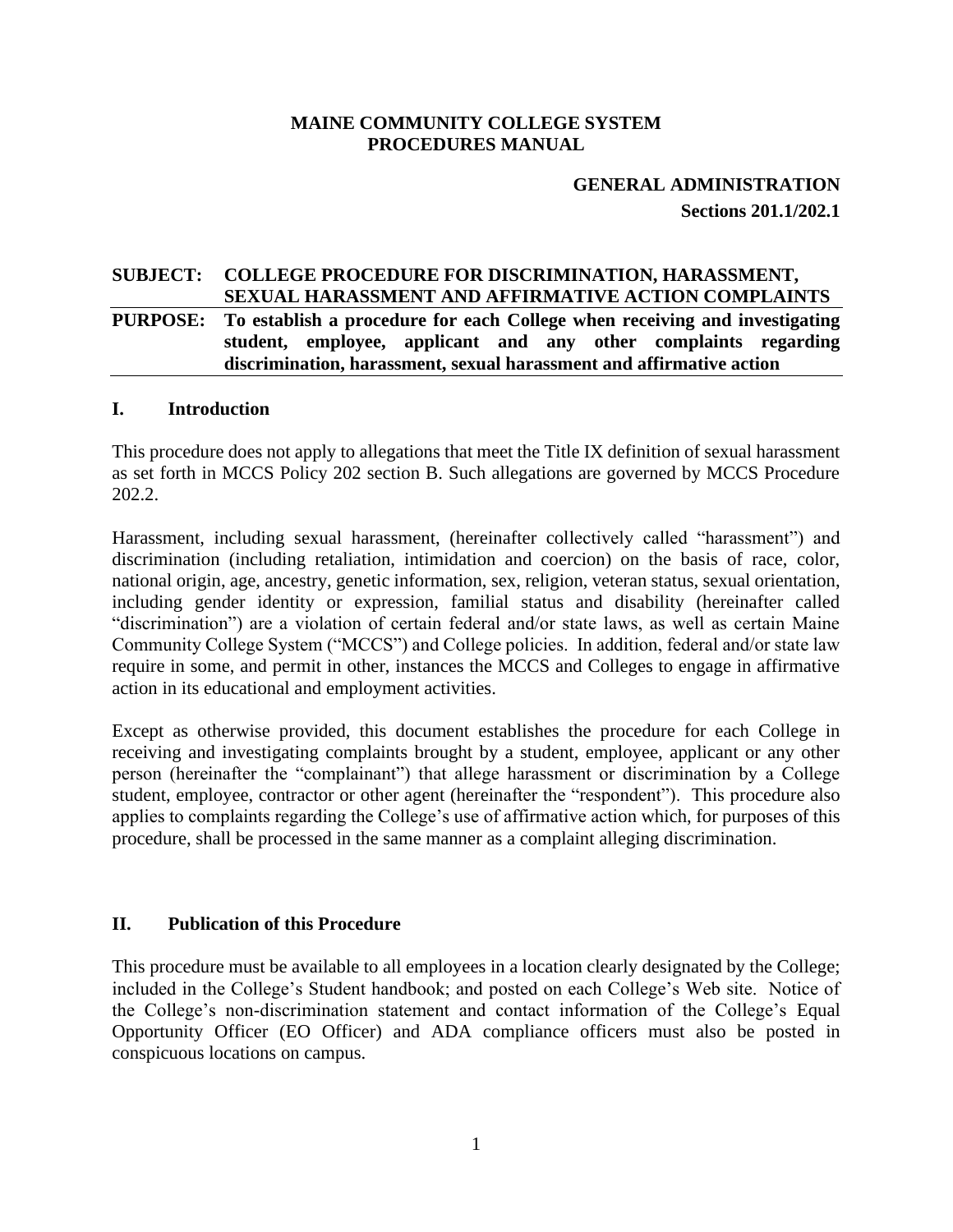### **III. Reporting Discrimination and/or Harassment**

## **A. Where to Report**

Any person who believes that he or she has been discriminated against or harassed ("complainant") must make a timely report to the College's EO Officer as set forth herein.

If the EO Officer is the person alleged to have discriminated against or harassed, the complainant should report the complaint to the College President. The College President will then assign a person other than the EO Officer to investigate the complaint.

If the College President is the person alleged to have discriminated against or harassed, the role of the College President in this procedure will be executed by the MCCS Director of Human Resources, who may be contacted at 323 State Street, Augusta, Maine, 04330; ph: 207-629-4000, or that Director's designee.

## **B. When to Report**

A complainant should report their complaint as soon as possible after the first date of the alleged discrimination or harassment, and must report, if at all, not later than 300 calendar days after the last date of the alleged discrimination or harassment.

## **C. How to Report**

A complaint may be made orally or in writing, and it must be particular. It must disclose the identity of the person(s) alleged to have engaged in discrimination or harassment ("respondent"), and the location(s), date(s) and description of the alleged acts. If a complainant discusses a complaint with an employee of the College, that employee should promptly refer the complainant to the EO Officer and inform the Officer of that employee's knowledge of the complaint.

The College cannot take complaints "off the record." Once the College receives such information, it has a duty to investigate and possibly take action even if, at the time of the complaint, the complainant does not want the College to do either. Unless the complainant signs a written statement specifying withdrawal of the complaint, the complainant may not be deemed to have withdrawn her or his complaint.

A report filed under this procedure will not be deemed to be a "grievance" under any applicable collective bargaining agreement. If a complainant seeks to file a collective bargaining-based grievance, the complainant must do so in addition to complying with this procedure.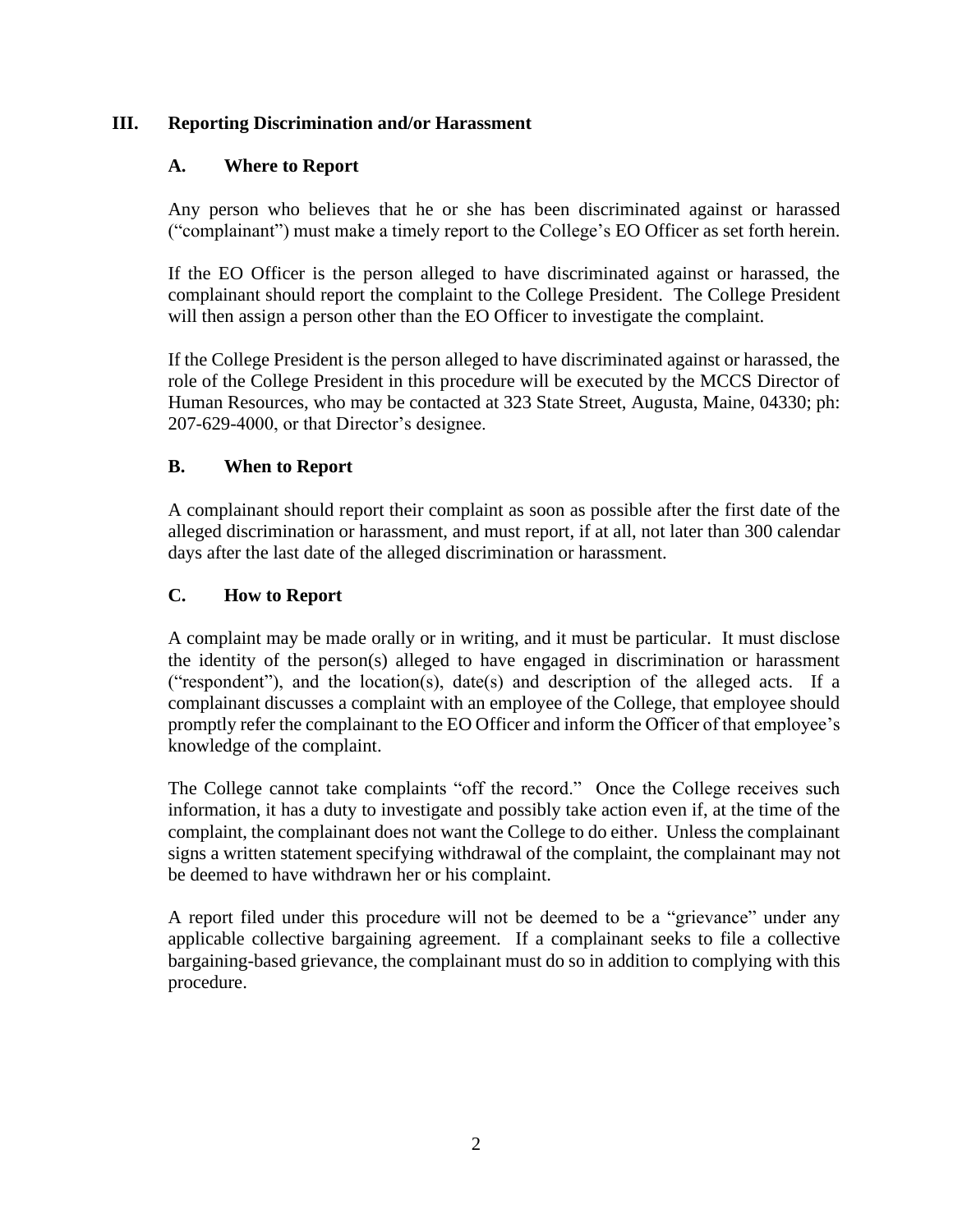## **D. Disability Accommodation Complaints**

A person whose discrimination complaint relates to a disability accommodation must first comply with the College's ADA or Disability Services policy and procedure, and present any such concerns to the College's ADA or Disability Coordinator prior to reporting a complaint to the EO Officer.

## **IV. Investigation of Complaints**

The following procedures apply to the investigation of discrimination and harassment complaints subject to this procedure. In some instances, the College President or MCCS Director of Human Resources may authorize a qualified person other than the EO Officer to conduct the investigation and/or act upon its findings, which person shall then assume the EO Officer's duties as designated.

## **A. Informal Procedure**

The EO Officer will attempt to resolve a complaint of discrimination or harassment as informally as possible by seeking information and cooperation from both the complainant and respondent.

If the parties agree to use this informal procedure, such procedure will be completed within 20 working days of the EO Officer's receipt of the complaint. This timeframe may be extended by the EO Officer as the Officer deems reasonably necessary, provided that any such extension does not impose undue delay, and provided further that the EO Officer documents the dates of, and reasons for, each delay.

If either the complainant or respondent declines to use the informal procedure, or such informal procedure is not otherwise successful, the EO Officer will use the following formal procedure.

### **B. Formal Procedure**

The formal procedure, if used, will be completed within 60 calendar days of the EO Officer receipt of a complaint under this procedure.

### **1. Within 10 working days of receiving the complaint**

Within 10 working days of receiving the complaint, the EO Officer will:

- a. meet with the complainant to discuss the complaint;
- b. provide to the respondent that notice of the complaint as may be required by either the Student Code of Conduct or the collective bargaining agreement;
- c. begin to collect evidence and arrange interviews of witnesses; and
- d. interview the respondent.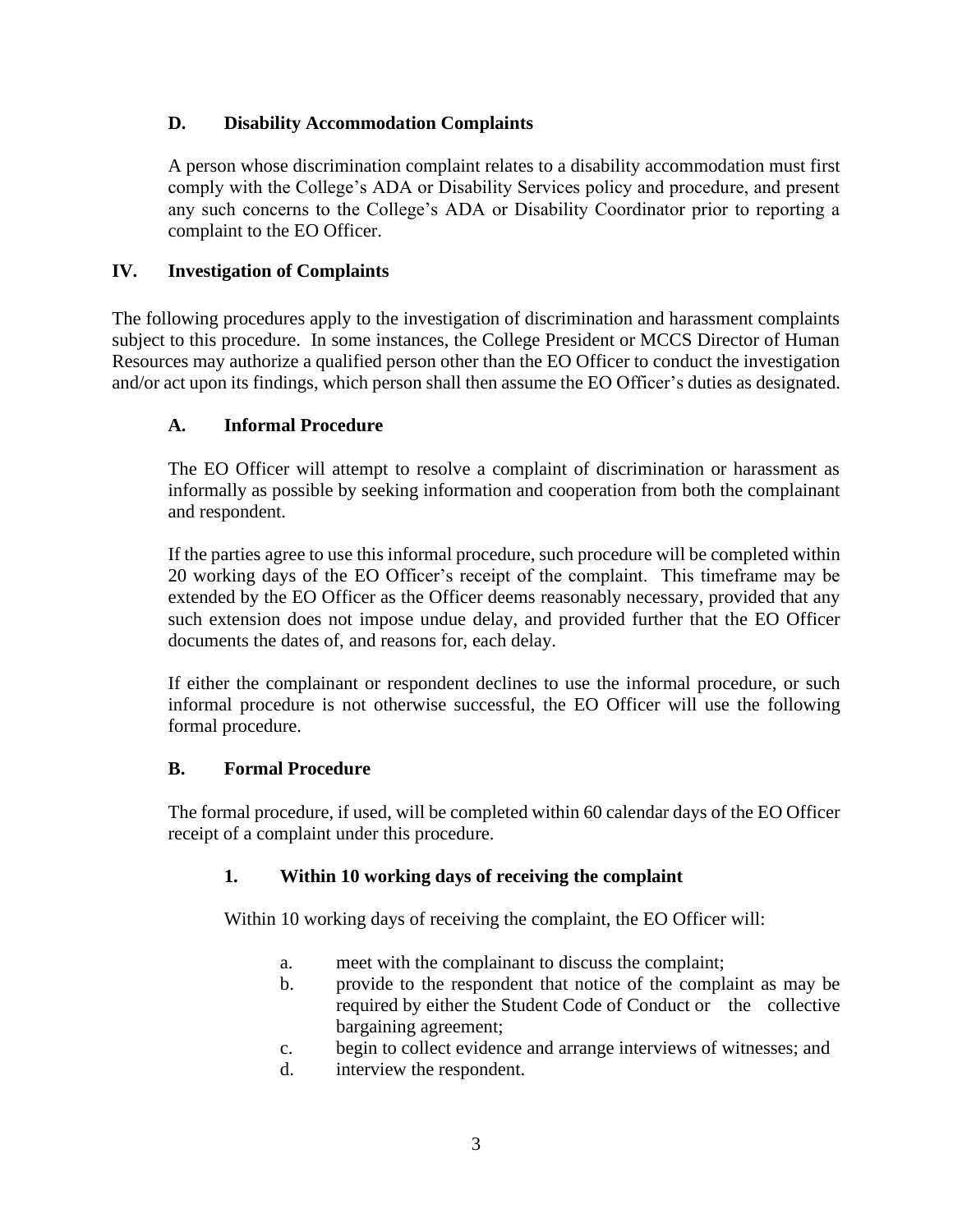## **2. Within 5 working days of completing the investigation**

An investigation is complete when the pertinent supervisor (e.g., Dean of Students, College President) and EO Officer determine that no additional fact finding is required. Within 5 working days of completing the investigation, the College will decide upon its response to the complaint and so inform the complainant and respondent of the nature of that response. Personnel privacy obligations may prevent the College from disclosing to the complainant the details of the specific action that the College will take.

# **3. Extension and Coordination of Above Timeframes**

The timeframes specified above may be extended by the EO Officer as the Officer deems reasonably necessary, provided that any such extension does not impose undue delay, and provided further that the EO Officer documents the dates of, and reasons for, each delay.

In addition, this formal procedure must be applied as consistently as possible with the related procedures set forth in the MCCS Student Code of Conduct and MCCS collective bargaining agreements. When a timeframe specified in this formal procedure conflicts with a specific timeframe set forth in the Student Code of Conduct or collective bargaining agreement, the timeframe in the Code and agreements shall control, provided that such control shall not unduly delay the completion of the College's investigation under this procedure.

# **C. Interim Steps**

While a complaint is under review, the EO Officer may recommend to the appropriate supervising authority at the College that such authority take, consistent with the applicable procedures and standards set forth in the College's Student Code of Conduct and/or any employment policy or agreement, any appropriate or necessary interim action such as removing the complainant from contact with the respondent.

### **D. Limit on Confidentiality**

The College may need, as part of its investigation, to disclose the complainant's name, statements and allegations to certain relevant other persons, including the alleged discriminator or harasser.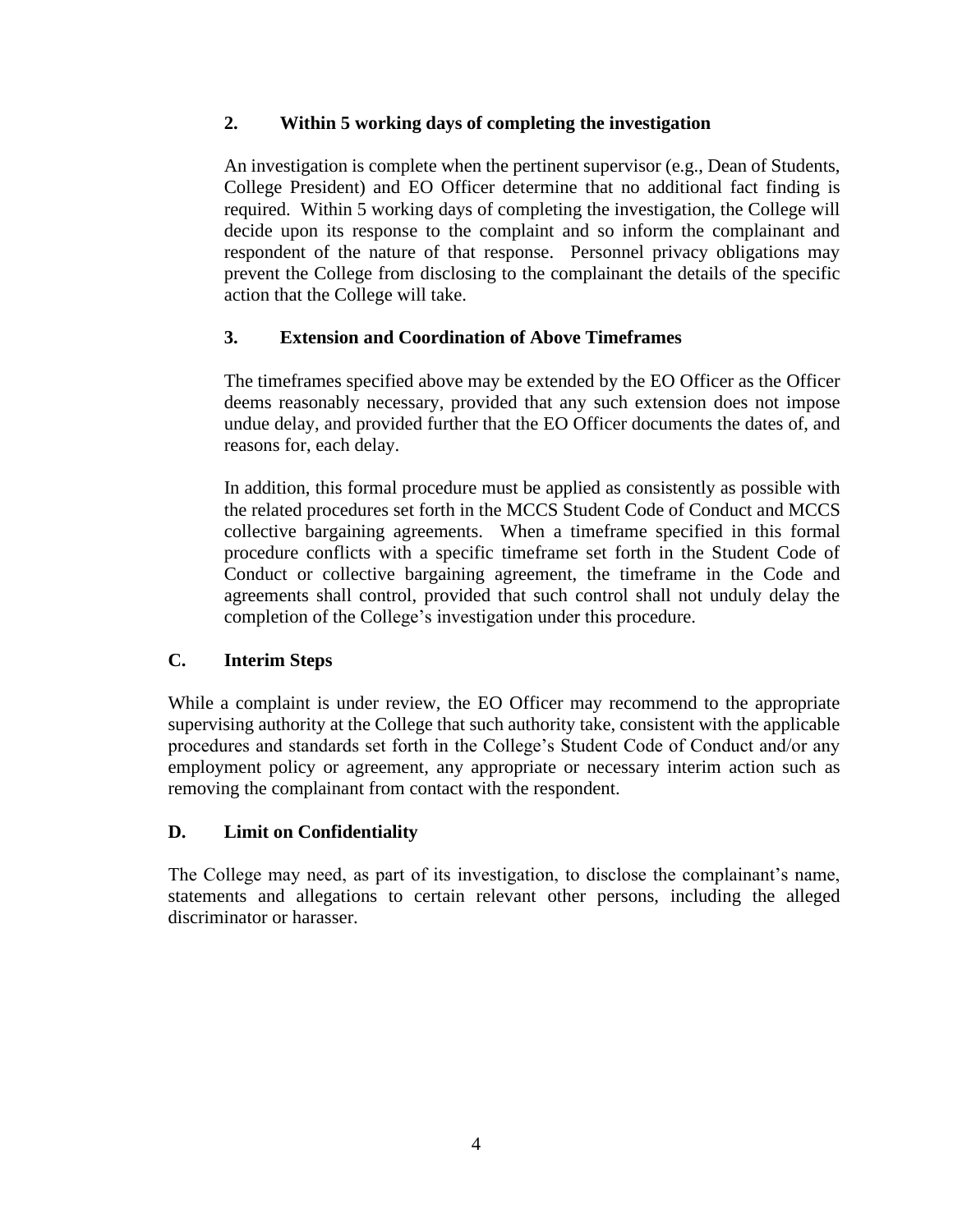## **V. Action Upon Findings from the Investigation**

If the College determines that it will take disciplinary or other responsive action as a result of its investigation, that action will be taken without undue delay as follows.

### **A. Action Against a Student**

To implement discipline or other action in response to complaints against a student, the College will use the MCCS Student Code of Conduct.

### **B. Action Against an Employee**

To implement discipline or other action in response to complaints against an employee, the College will use the applicable collective bargaining agreement or other pertinent employment policy.

## **C. Action Against Others**

To implement discipline or other action in response to complaints against a contractor or other party, the College will consult with the College President.

## **D. Action to Address Disability Accommodations**

To address the College's provision of disability accommodation, the College will follow its pertinent ADA or Disability Services protocol.

# **VI. Appeals of College Response to Complaint**

Any appeals from action taken under *Section V* above shall be taken pursuant to the applicable Code, collective bargaining agreement or employment policy. Only if those sources do not provide an appeal process to an affected party, then the following appeal process shall apply.

Within 10 working days of receiving the report of the investigation, a party to the complaint who is aggrieved by the decision may appeal ("appellant") to the College President (or to the MCCS Director of Human Resources if the College President is the respondent to the complaint; see S*ection III.A*.). Within 10 working days of receipt of the appeal, the College President will meet with the appellant to discuss the appeal. Within 10 working days after the meeting, the College President will inform the appellant and other party(s) to the complaint of the College President's decision on the appeal. Such timeframes may be extended by the College President as the President deems reasonably necessary, provided any such extension does not impose undue delay, and provided further that the College President documents the dates of, and reasons for, each delay.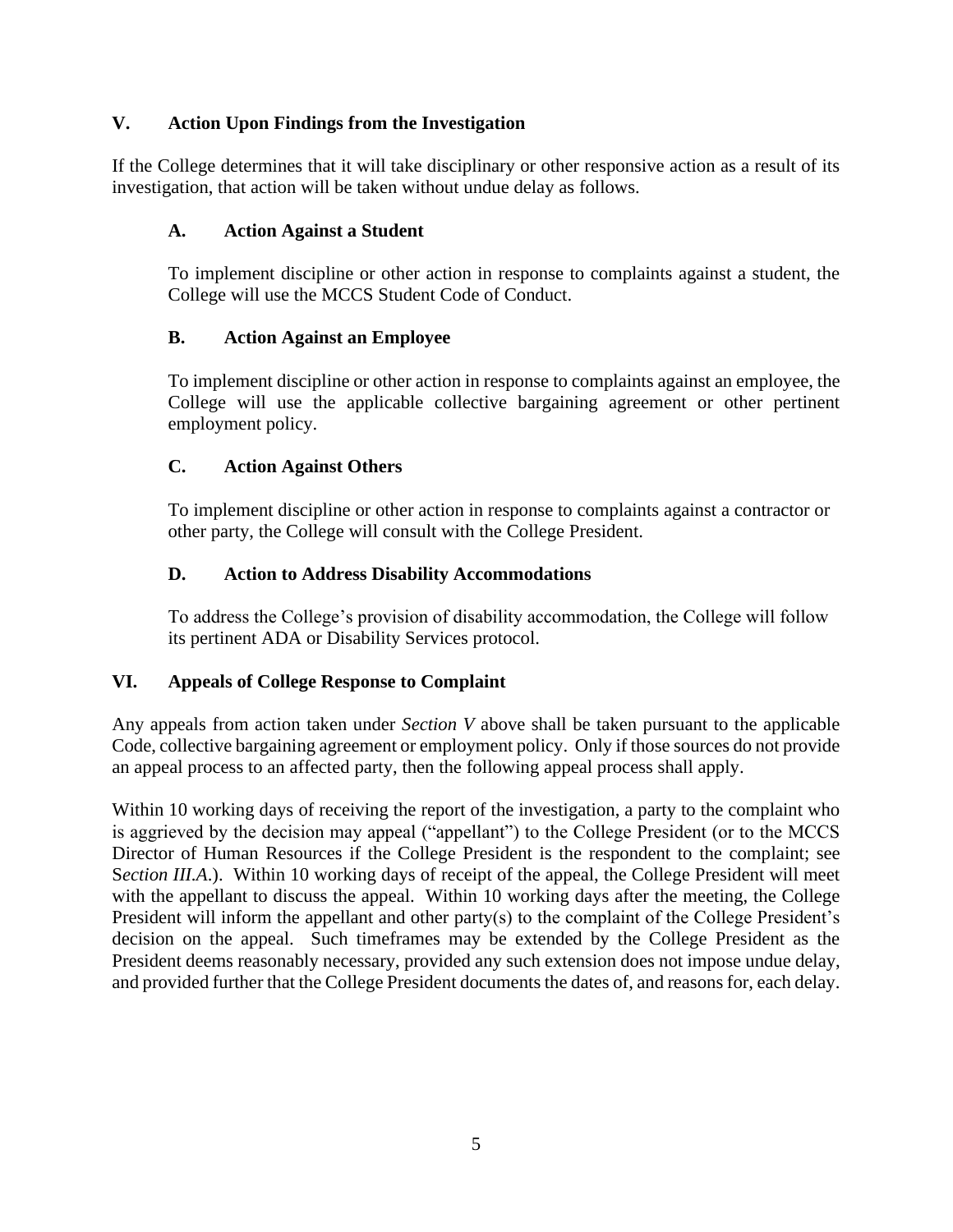### **VII. External Complaint Procedures**

In addition to, or in place of, filing a complaint through this procedure, a complainant has the right to file a private lawsuit or a complaint with outside agencies. For example, a complaint alleging discrimination in the College's education programs and/or activities under Title VI of the Civil Rights Act of 1964 (race, color, national origin), the Age Discrimination Act of 1975 (age), Title IX of the Education Amendments of 1972 (sex), Section 504 of the Rehabilitation Act of 1973 (disability), and/or Title II of the Americans with Disabilities Act of 1990 (disability) may be filed with the United States Department of Education, Office for Civil Rights, 33 Arch Street, Suite 900, Boston, MA 02110, telephone 617.289.0111, TTY/TDD 617.289.0063, fax 617.289.0150, e-mail [OCR.Boston@ed.gov,](mailto:OCR.Boston@ed.gov) internet [http://www.ed.gov/about/offices/list/ocr/index.html?src=oc.](http://www.ed.gov/about/offices/list/ocr/index.html?src=oc) The Federal government agency that has the responsibility for enforcing anti-discrimination laws in regard to employment is the United States Equal Employment Opportunity Commission, which may be contacted at 475 Government Center, Boston, MA 02203, telephone 617.565.3200 or 1.800.669.4000, TTY 617.565.3204 or 1.800.669.6820, fax 617.565.3196, internet [http://www.eeoc.gov/.](http://www.eeoc.gov/)

The State agency in Maine that has the responsibility for enforcing anti-discrimination laws is the Maine Human Rights Commission, which may be contacted at 51 State House Station, Augusta, ME 04333-0051, telephone 207.624.6050, TTY/TDD 207.624.6064, fax 207.624.6063, internet [http://www.state.me.us/mhrc/index.shtml.](http://www.state.me.us/mhrc/index.shtml)

## **VIII. Retaliation, Intimidation and Coercion**

Retaliation, intimidation and/or coercion against any person who in good faith either files a discrimination or harassment complaint or otherwise participates in the complaint process is a violation of law and MCCS policy. Complaints alleging retaliation of any kind shall be reported immediately to the EO Officer as set forth in *Section III* of this procedure.

### **IX. Other Provisions**

### **A. Communication with Disabled Persons**

In implementing this procedure, the College must communicate with a complainant who has a disability in a format accessible to the complainant.

### **B. Record Retention**

Unless otherwise directed by the MCCS Human Resources Director or MCCS General Counsel, the AA/ND College will retain a record of all information, complaints, decisions, appeals and responses handled under this procedure for at least three (3) years.

### **C. Interpretation of this Procedure**

This Procedure intends to make as clear and consistent as practical the College's best practices in complying with state and federal laws. This procedure is not intended, and shall not be construed, to create or expand substantive or procedural rights under any law.